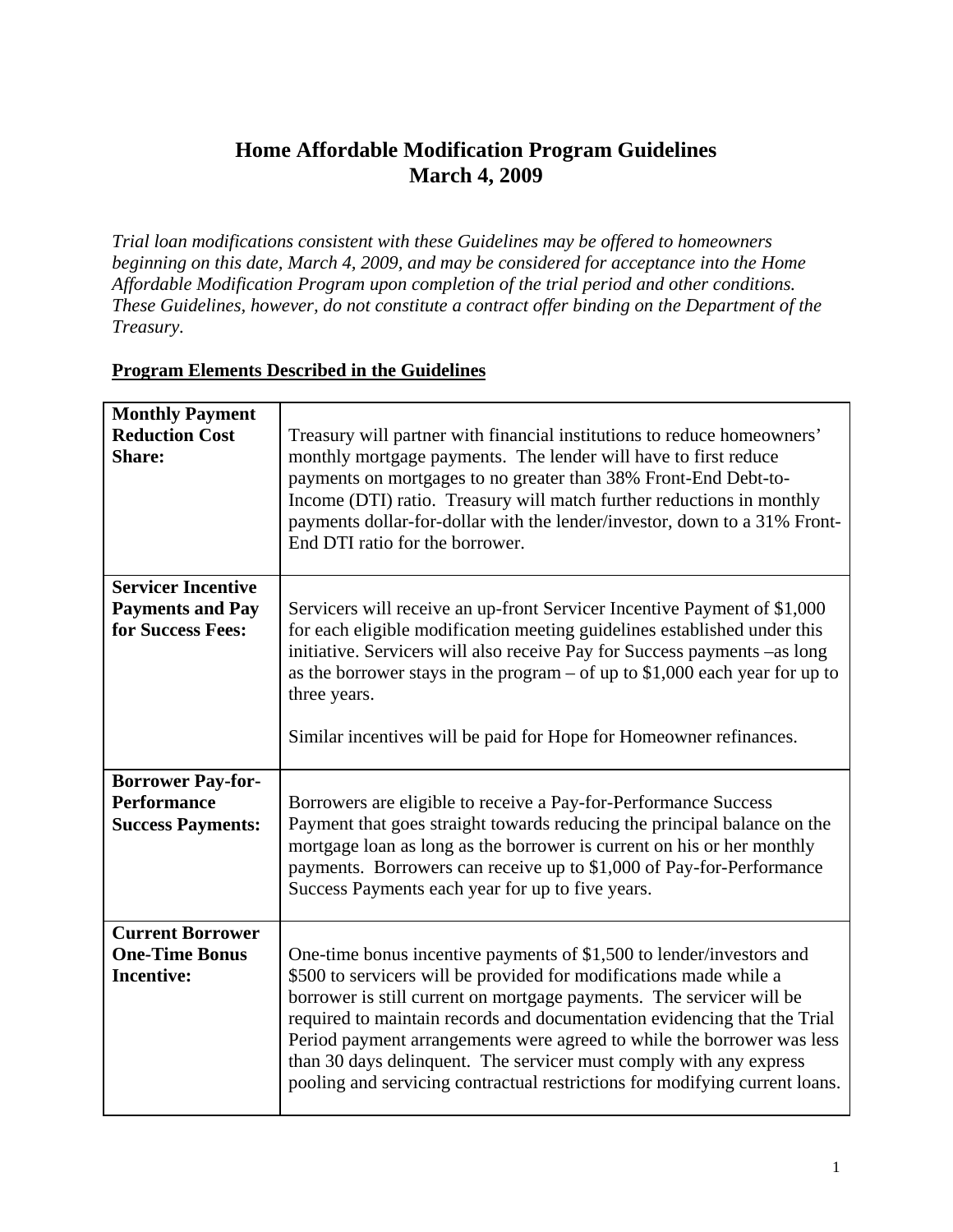| <b>Program Payment</b> |                                                                            |  |
|------------------------|----------------------------------------------------------------------------|--|
| <b>Conditions</b>      | No payments under the program to the lender/investor, servicer, or         |  |
|                        | borrower will be made unless and until the servicer has entered into the   |  |
|                        | program agreements with Treasury's financial agent. Servicers must         |  |
|                        | enter into the program agreements with Treasury's financial agent no later |  |
|                        | than December 31, 2009.                                                    |  |

# **Eligibility Requirements**

| <b>Pooling and</b><br><b>Servicing</b><br><b>Agreements:</b>                 | The program guidelines reflect usual and customary industry standards<br>for mortgage loan modifications contained in typical servicing<br>agreements, including pooling and servicing agreements (PSAs)<br>governing private label securitizations. Participating servicers are<br>required to consider all eligible loans under the program guidelines unless<br>prohibited by the rules of the applicable PSA and/or other investor<br>servicing agreements. Participating servicers are required to use<br>reasonable efforts to remove any prohibitions and obtain waivers or<br>approvals from all necessary parties.                                                                                                                                                                                                                                                                                                                              |
|------------------------------------------------------------------------------|----------------------------------------------------------------------------------------------------------------------------------------------------------------------------------------------------------------------------------------------------------------------------------------------------------------------------------------------------------------------------------------------------------------------------------------------------------------------------------------------------------------------------------------------------------------------------------------------------------------------------------------------------------------------------------------------------------------------------------------------------------------------------------------------------------------------------------------------------------------------------------------------------------------------------------------------------------|
| <b>Origination Date of</b><br><b>Loan Subject to</b><br><b>Modification:</b> | The mortgage to be modified must have been originated on or before<br>January 1, 2009.                                                                                                                                                                                                                                                                                                                                                                                                                                                                                                                                                                                                                                                                                                                                                                                                                                                                   |
| Program<br><b>Expiration:</b>                                                | New borrowers will be accepted until December 31, 2012. Program<br>payments will be made for up to five years after the date of entry into a<br>Home Affordable Modification. Monitoring will continue through the<br>life of the program.                                                                                                                                                                                                                                                                                                                                                                                                                                                                                                                                                                                                                                                                                                               |
| Qualification<br>Terms:                                                      | The home must be an owner occupied, single family 1-4 unit property<br>٠<br>(including condominium, cooperative, and manufactured home<br>affixed to a foundation and treated as real property under state law).<br>The home must be a primary residence (verified with tax return,<br>$\bullet$<br>credit report, and other documentation such as a utility bill).<br>The home may not be investor-owned.<br>$\bullet$<br>The home may not be vacant or condemned.<br>$\bullet$<br>Borrowers in bankruptcy are not automatically eliminated from<br>$\bullet$<br>consideration for a modification.<br>Borrowers in active litigation regarding the mortgage loan can qualify<br>$\bullet$<br>for a modification without waiving their legal rights.<br>First lien loans must have an unpaid principal balance (prior to<br>$\bullet$<br>capitalization of arrearages) equal to or less than:<br>1 Unit: \$729,750<br>$\circ$<br>2 Units: \$934,200<br>O |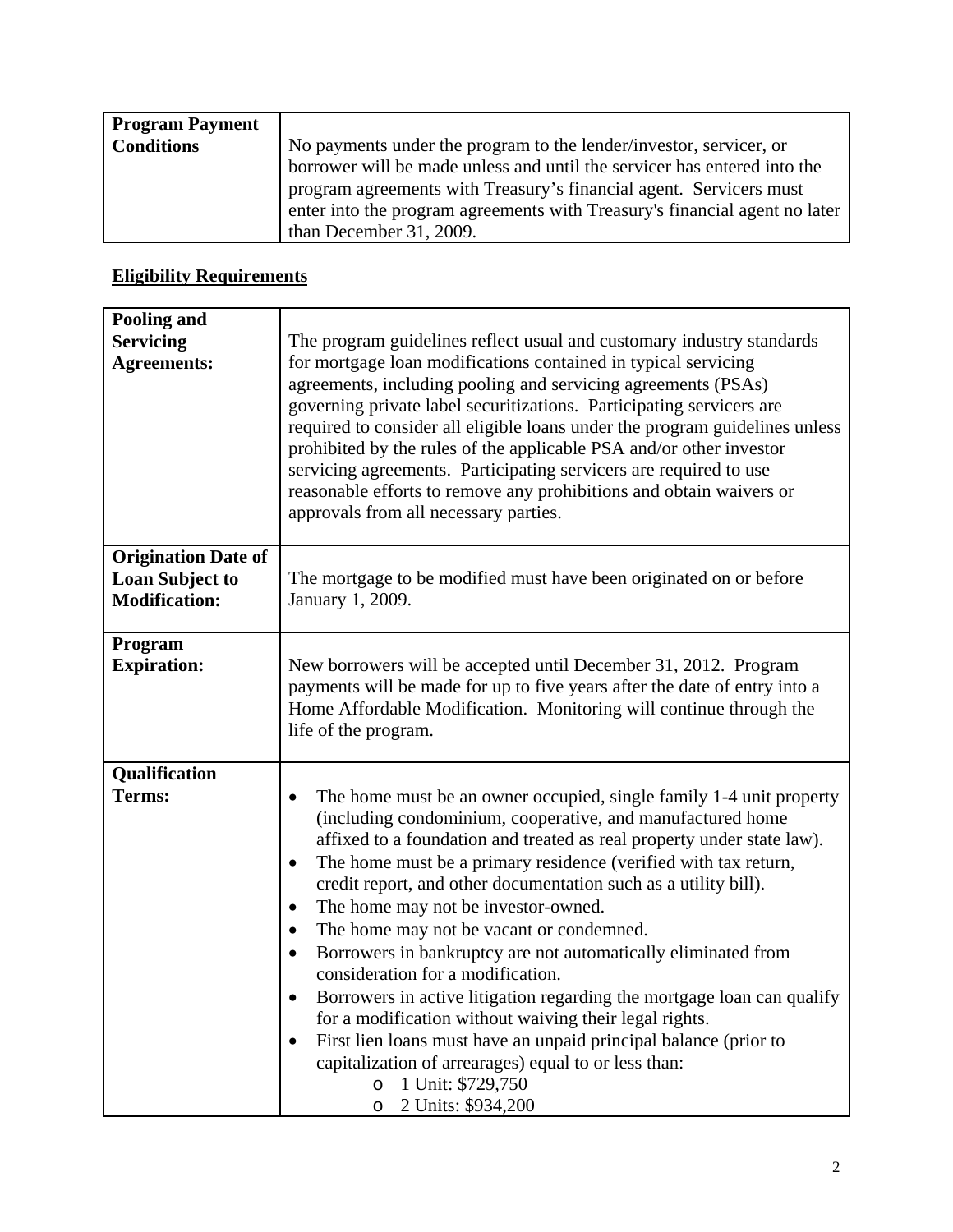|                                                                    | 3 Units: \$1,129,250<br>$\circ$<br>4 Units: \$1,403,400<br>$\Omega$                                                                                                                                                                                                                                                       |  |
|--------------------------------------------------------------------|---------------------------------------------------------------------------------------------------------------------------------------------------------------------------------------------------------------------------------------------------------------------------------------------------------------------------|--|
| In Foreclosure<br><b>Process:</b>                                  | Any foreclosure action will be temporarily suspended during the trial<br>period, or while borrowers are considered for alternative foreclosure<br>prevention options. In the event that the Home Affordable Modification<br>or alternative foreclosure prevention options fail, the foreclosure action<br>may be resumed. |  |
| <b>Current LTV:</b>                                                | There is no minimum or maximum LTV ratio for eligibility purposes.                                                                                                                                                                                                                                                        |  |
| <b>Loan Type</b><br><b>Exclusions:</b>                             | Loans can only be modified under the Home Affordable Modification<br>program once.                                                                                                                                                                                                                                        |  |
| <b>Subordinate</b><br><b>Financing:</b>                            | Subordinate liens are not included in the Front-End DTI calculation, but<br>they are included in the Back-End DTI calculation.                                                                                                                                                                                            |  |
| <b>Solicitation to</b><br>Borrowers/<br><b>Incoming Inquiries:</b> | Servicers should follow any existing express contractual restrictions with<br>respect to solicitation of borrowers for modifications.                                                                                                                                                                                     |  |

### **Underwriting Analysis**

| <b>Front-End DTI</b><br><b>Target:</b> | Front-End DTI is the ratio of PITIA to Monthly Gross Income. PITIA is<br>defined as principal, interest, taxes, insurance (including homeowners<br>insurance and hazard and flood insurance) and homeowners association<br>and/or condominium fees. Mortgage insurance premiums are excluded<br>from the PITIA calculation.<br>The Front-End DTI Target is 31%. The Standard Waterfall step that |
|----------------------------------------|--------------------------------------------------------------------------------------------------------------------------------------------------------------------------------------------------------------------------------------------------------------------------------------------------------------------------------------------------------------------------------------------------|
|                                        | results in a Front-End DTI closest to 31%, without going below 31%, will<br>satisfy the Front-End DTI Target. There is no restriction on reducing<br>Front-End DTI below 31%, but any portion of the reduction below 31%<br>will not be covered by the Payment Reduction Cost Share.                                                                                                             |
| <b>Property Value:</b>                 | The servicer may use, at its discretion, either one of the government<br>sponsored enterprises (GSEs) automated valuation model (AVM) –<br>provided that the AVM renders a reliable confidence score – or a broker<br>price opinion (BPO).                                                                                                                                                       |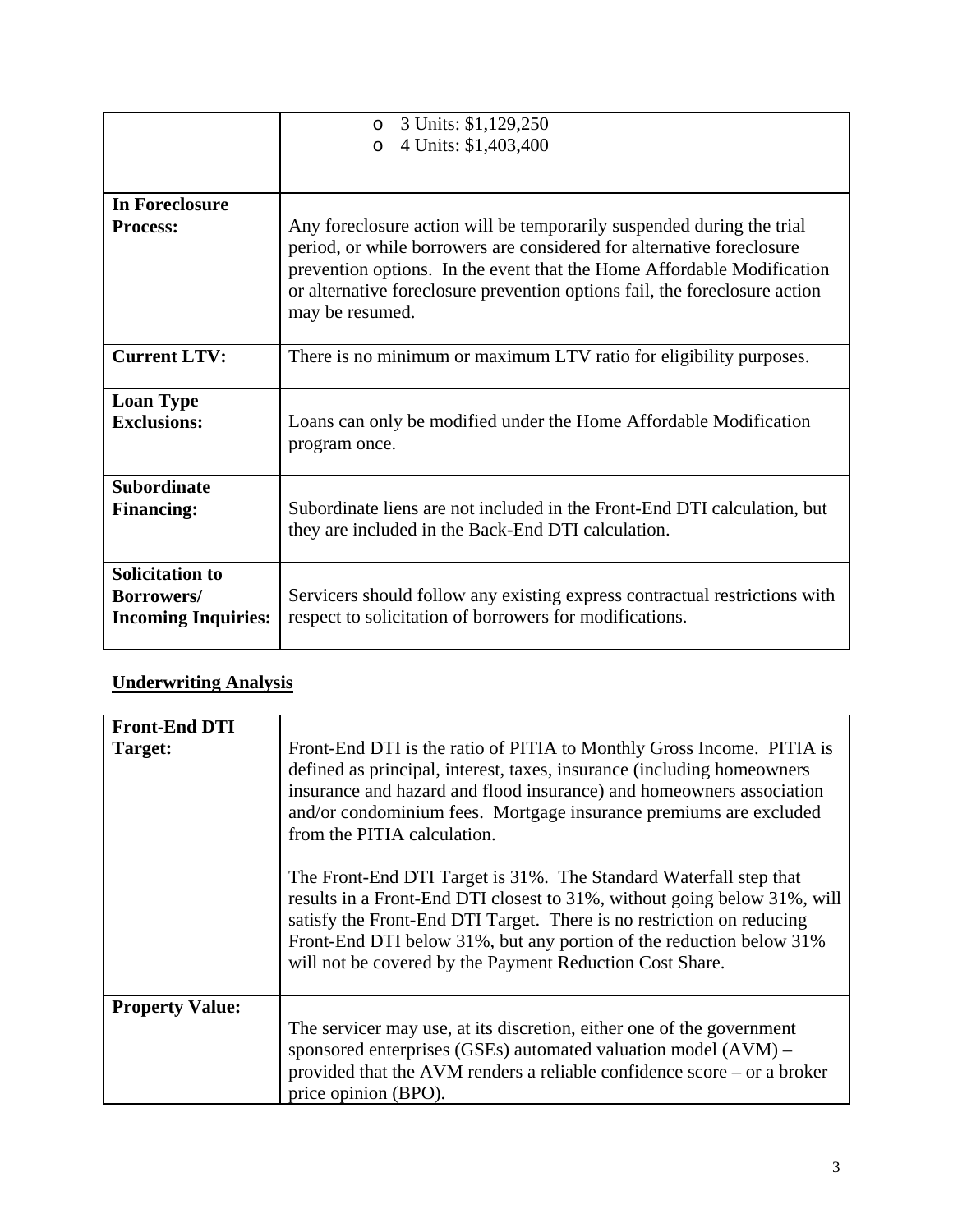|                                               | As an alternative, the servicer may rely on the AVM it uses internally<br>provided that (i) the servicer is subject to supervision by a Federal<br>regulatory agency, (ii) the servicer's primary Federal regulatory agency<br>has reviewed the model and/or its validation and (iii) the AVM renders a<br>reliable confidence score.<br>If the GSE or servicer AVM is unable to render a value with a reliable<br>confidence score, the servicer must obtain an assessment of the property<br>value utilizing a property valuation method acceptable to the servicer's<br>Federal regulatory agency, e.g. in accordance with the Interagency<br>Appraisal and Evaluation Guidelines (as though such guidelines apply to<br>loan modifications), or a BPO.<br>In all cases, the property valuation may not be more than 60 days old. |
|-----------------------------------------------|--------------------------------------------------------------------------------------------------------------------------------------------------------------------------------------------------------------------------------------------------------------------------------------------------------------------------------------------------------------------------------------------------------------------------------------------------------------------------------------------------------------------------------------------------------------------------------------------------------------------------------------------------------------------------------------------------------------------------------------------------------------------------------------------------------------------------------------|
| <b>Income and Asset</b><br><b>Validation:</b> | The borrower's income will be verified by requiring a signed Form 4506-<br>T (Request for Transcript of Tax Return) and obtaining the most recent                                                                                                                                                                                                                                                                                                                                                                                                                                                                                                                                                                                                                                                                                    |
|                                               | tax return on file for each borrower on the note. For wage earners, the<br>two most recent pay stubs for each wage earner on the note will also be<br>required. For self-employed borrowers or for non-wage income, the<br>borrower's income will be verified by obtaining other third party<br>documents that provide reasonably reliable evidence of income.                                                                                                                                                                                                                                                                                                                                                                                                                                                                       |
|                                               | Borrowers must also represent and warrant that they do not have<br>sufficient liquid assets to make their monthly mortgage payments.                                                                                                                                                                                                                                                                                                                                                                                                                                                                                                                                                                                                                                                                                                 |
| <b>Monthly Gross</b><br><b>Income:</b>        | The borrower's Monthly Gross Income is the amount before any payroll                                                                                                                                                                                                                                                                                                                                                                                                                                                                                                                                                                                                                                                                                                                                                                 |
|                                               | deductions includes wages and salaries, overtime pay, commissions, fees,<br>tips, bonuses, housing allowances, other compensation for personal<br>services, Social Security payment, including Social Security received by<br>adults on behalf of minors or by minors intended for their own support,<br>annuities, insurance polices, retirement funds, pensions, disability or<br>death benefits, unemployment benefits, rental income and other income.                                                                                                                                                                                                                                                                                                                                                                           |
|                                               | Monthly net income can be used for preliminary screening and<br>qualification. If used, the servicer will need to multiply net income by<br>1.25 to get to an estimate of Monthly Gross Income.                                                                                                                                                                                                                                                                                                                                                                                                                                                                                                                                                                                                                                      |
| <b>Back-End DTI:</b>                          | The Back-End DTI is the ratio of the borrower's total monthly debt<br>payments (such as Front-End PITIA, any mortgage insurance premiums,<br>payments on all installment debts, monthly payments on all junior liens,<br>alimony, car lease payments, aggregate negative net rental income from                                                                                                                                                                                                                                                                                                                                                                                                                                                                                                                                      |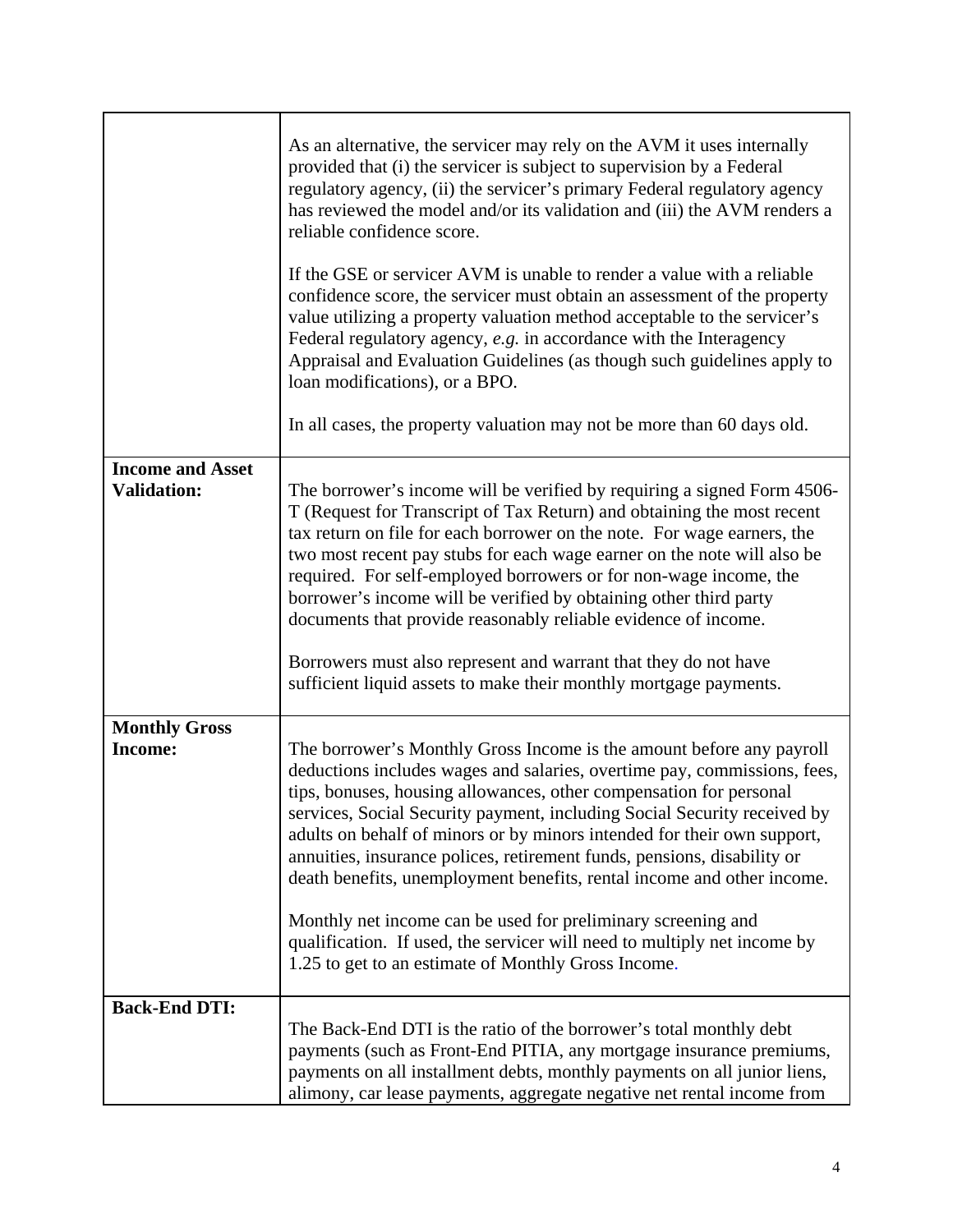|                                                                                         | all investment properties owned, and monthly mortgage payments for<br>second homes) to the borrower's Monthly Gross Income. The servicer<br>must validate monthly installment, revolving debt and secondary<br>mortgage debt by pulling a credit report for each borrower or a joint<br>report for a married couple. The servicer must also consider information<br>obtained from the borrower orally or in writing concerning incremental<br>monthly obligations.                                                                                                                                                                                                                                         |
|-----------------------------------------------------------------------------------------|------------------------------------------------------------------------------------------------------------------------------------------------------------------------------------------------------------------------------------------------------------------------------------------------------------------------------------------------------------------------------------------------------------------------------------------------------------------------------------------------------------------------------------------------------------------------------------------------------------------------------------------------------------------------------------------------------------|
|                                                                                         | Borrowers who otherwise qualify for a modification under this program,<br>but who would have a post-modification Back-End DTI greater than or<br>equal to 55%, will be provided with a letter stating that they are required<br>to work with a HUD-approved counselor and the modification will not<br>take effect until they provide a signed statement indicating that they will<br>obtain counseling.                                                                                                                                                                                                                                                                                                   |
| <b>Reasonably</b><br>Foreseeable /<br><b>Imminent Default:</b>                          | Every potentially eligible borrower who calls or writes in to their servicer<br>in reference to a modification must be screened for hardship. This screen<br>must ascertain whether the borrower has had a change in circumstances<br>that causes financial hardship, or is facing a recent or imminent increase<br>in the payment that is likely to create a financial hardship (payment<br>shock). If the borrower reports a material change in circumstances, the<br>servicer must ask about current income and assets, and current expenses<br>as well as the specific circumstances relating to the claimed financial<br>hardship. Each of these elements shall be verified through<br>documentation. |
|                                                                                         | If the servicer determines that a non-defaulted borrower facing a financial<br>hardship is in Imminent Default and will be unable to make his or her<br>mortgage payment in the immediate future, the servicer must apply the<br>NPV Test.                                                                                                                                                                                                                                                                                                                                                                                                                                                                 |
| <b>Required</b><br><b>Modifications and</b><br><b>Optional</b><br><b>Modifications:</b> | A standard NPV Test will be required on each loan that is in Imminent<br>Default or is at least 60 days delinquent under the MBA delinquency<br>calculation. This NPV Test will compare the net present value (NPV) of<br>cash flows expected from a modification to the net present value of cash<br>flows expected in the absence of modification. If the NPV of the<br>modification scenario is greater, the NPV result is deemed positive.                                                                                                                                                                                                                                                             |
|                                                                                         | The NPV Test applies to the Standard Waterfall only and does not require<br>consideration of principal forgiveness. However, the servicer may<br>choose to forgive principal if the servicer determines that principal<br>forgiveness improves the likelihood of loan performance and the value of<br>modification. Required parameters for the NPV Test will be published<br>separately.                                                                                                                                                                                                                                                                                                                  |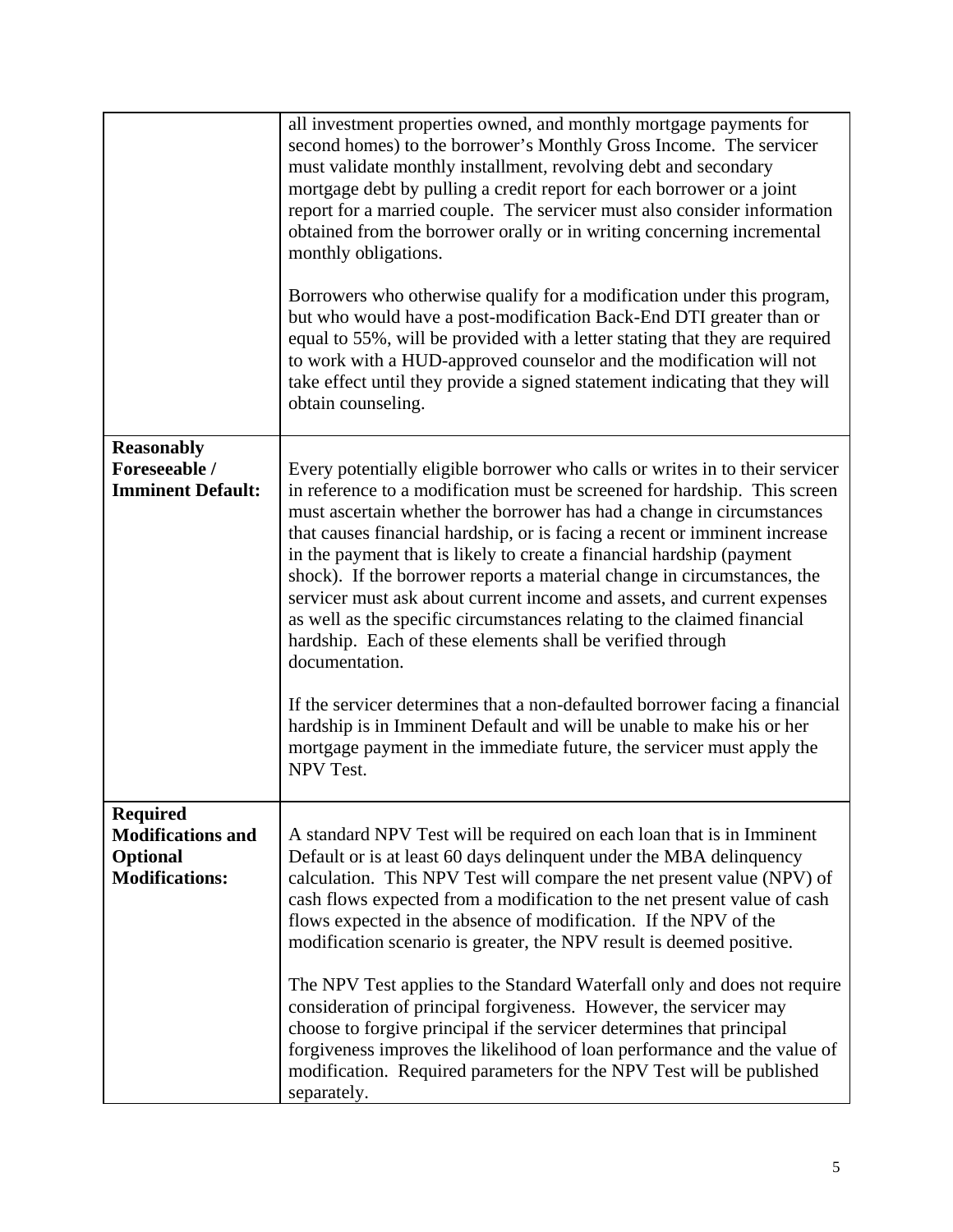|  | If the NPV Test generates a positive result when applying the Standard<br>Waterfall, the servicer is required to offer a Home Affordable<br>Modification to the borrower. If the NPV Test generates a negative<br>result, modification is optional, unless prohibited under contract. The<br>monthly payment reduction incentive is available for any Home<br>Affordable Modification, whether or not NPV positive, that meets the<br>eligibility requirements and is performed according to the waterfall<br>described below. |
|--|--------------------------------------------------------------------------------------------------------------------------------------------------------------------------------------------------------------------------------------------------------------------------------------------------------------------------------------------------------------------------------------------------------------------------------------------------------------------------------------------------------------------------------|
|  | If the NPV Test result is negative and a Home Affordable Modification is<br>not pursued, the lender/investor must seek other foreclosure prevention<br>alternatives, including alternative modification programs, deed-in-lieu<br>and short sale programs.                                                                                                                                                                                                                                                                     |

#### **Loan Modification and Standard Waterfall**

| <b>Overview:</b><br>Reduction Cost Share can last for up to five years. | Servicers will follow the Standard Waterfall described below to reduce<br>monthly payments to the 31% Front-End DTI Target defined above. The<br>initiative will reimburse lenders/investors for one half of the cost of<br>reducing monthly payments from a level consistent with a 38% Front-<br>End DTI Ratio (or less, if the unmodified DTI is less than 38%) down to<br>a level consistent with a 31% Front-End DTI Ratio. This Payment |
|-------------------------------------------------------------------------|-----------------------------------------------------------------------------------------------------------------------------------------------------------------------------------------------------------------------------------------------------------------------------------------------------------------------------------------------------------------------------------------------------------------------------------------------|
| <b>Hope for</b>                                                         |                                                                                                                                                                                                                                                                                                                                                                                                                                               |
|                                                                         |                                                                                                                                                                                                                                                                                                                                                                                                                                               |
| <b>Homeowners:</b>                                                      | Servicers will be required to consider a borrower for refinancing into the                                                                                                                                                                                                                                                                                                                                                                    |
|                                                                         | Hope for Homeowners program when feasible. Servicer incentive                                                                                                                                                                                                                                                                                                                                                                                 |
|                                                                         |                                                                                                                                                                                                                                                                                                                                                                                                                                               |
|                                                                         | payments will be paid for Hope for Homeowner refinances.                                                                                                                                                                                                                                                                                                                                                                                      |
|                                                                         |                                                                                                                                                                                                                                                                                                                                                                                                                                               |
| during the Trial Modification Period.                                   | If the underwriting process for a Hope for Homeowners refinance would<br>delay eligible borrowers from receiving a modification offer, servicers<br>will use the Standard Waterfall to begin the Home Affordability<br>Modification and work to complete the Hope for Homeowners refinance                                                                                                                                                    |
|                                                                         | Consideration for a Hope for Homeowners refinance should not delay                                                                                                                                                                                                                                                                                                                                                                            |
|                                                                         |                                                                                                                                                                                                                                                                                                                                                                                                                                               |
|                                                                         | eligible borrowers from receiving a modification offer and beginning the                                                                                                                                                                                                                                                                                                                                                                      |
| <b>Trial Modification Period.</b>                                       |                                                                                                                                                                                                                                                                                                                                                                                                                                               |
|                                                                         |                                                                                                                                                                                                                                                                                                                                                                                                                                               |
| <b>Standard Waterfall</b>                                               |                                                                                                                                                                                                                                                                                                                                                                                                                                               |
|                                                                         |                                                                                                                                                                                                                                                                                                                                                                                                                                               |
| <b>Process:</b>                                                         | Step 1a: Request Monthly Gross Income as specified above.                                                                                                                                                                                                                                                                                                                                                                                     |
|                                                                         |                                                                                                                                                                                                                                                                                                                                                                                                                                               |
|                                                                         | Step 1b: Validate total first lien debt and monthly payments (PITIA). For                                                                                                                                                                                                                                                                                                                                                                     |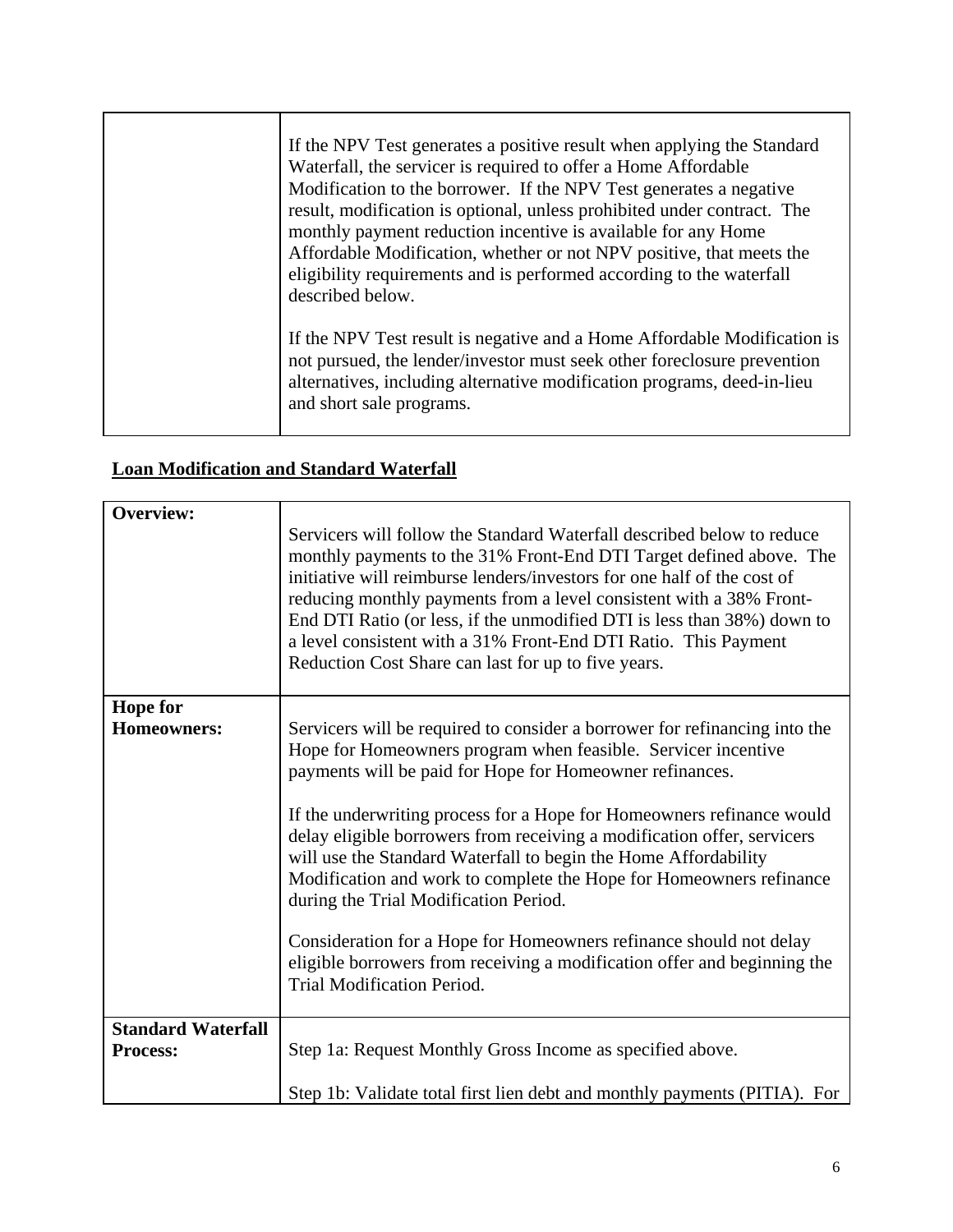| purposes of making a provisional modification offer during the trial<br>modification period, the borrower's unverified income and debt payments<br>can be used. Provisional information and modification terms will be<br>verified in a timely manner.                                                                                                                                                                                                                                                                                                                                                                                                                                                                                                                                                                                          |
|-------------------------------------------------------------------------------------------------------------------------------------------------------------------------------------------------------------------------------------------------------------------------------------------------------------------------------------------------------------------------------------------------------------------------------------------------------------------------------------------------------------------------------------------------------------------------------------------------------------------------------------------------------------------------------------------------------------------------------------------------------------------------------------------------------------------------------------------------|
| Step 2: Capitalize arrearage. Servicers may capitalize accrued interest,<br>past due real estate taxes and insurance premiums, delinquency charges<br>paid to third parties in the ordinary course of servicing and not retained<br>by the servicer, any required escrow advances already paid by the<br>servicer and any required escrow advances by the servicer that are<br>currently due and will be paid by the servicer during the Trial Period.<br>Late fees are not capitalized.                                                                                                                                                                                                                                                                                                                                                        |
| Step 3: Target a Front-End DTI of 31%. The lender/investor shall follow<br>steps 4, 5, and 6 to reduce the borrower's payment to the level<br>corresponding to the Front-End DTI Target.                                                                                                                                                                                                                                                                                                                                                                                                                                                                                                                                                                                                                                                        |
| Step 4: Reduce the interest rate to reach the Front-End DTI Target<br>(subject to a floor of 2%). The note rate should be reduced in increments<br>of 0.125 %, and should bring the monthly payment as close as possible to<br>the Front-End DTI Target without going below 31%. If the resulting<br>modified interest rate is at or above the Interest Rate Cap, this modified<br>interest rate will be the new note rate for the remaining loan term. If the<br>resulting modified interest rate is below the Interest Rate Cap, this<br>modified interest rate will be in effect for the first five years, followed by<br>annual increases of 1% (100 basis points) per year or such lesser amount<br>as may be needed until the interest rate reaches the Interest Rate Cap, at<br>which time it will be fixed for the remaining loan term. |
| Step 5: If the Front-End DTI Target has not been reached, extend the<br>term of the loan up to 40 years. If term extension is not permitted extend<br>amortization. The 40-year term begins at the start of the modification<br>(after the borrower successfully completes the Trial Period). Note that<br>the servicer should only extend to a term that is necessary to reach the<br>Front-End DTI Target; there is no requirement to extend to a 40-year<br>term.                                                                                                                                                                                                                                                                                                                                                                            |
| Step 6: If the Front-End DTI Target has not been reached, forbear<br>principal. If there is a principal forbearance amount, a balloon payment<br>of that forbearance amount is due on the maturity date, upon sale of the<br>property, or upon payoff of the interest bearing balance. If the<br>modification does not pass the NPV Test and the servicer chooses to<br>modify the loan, the modified balance must be no lower than the current<br>property value.                                                                                                                                                                                                                                                                                                                                                                              |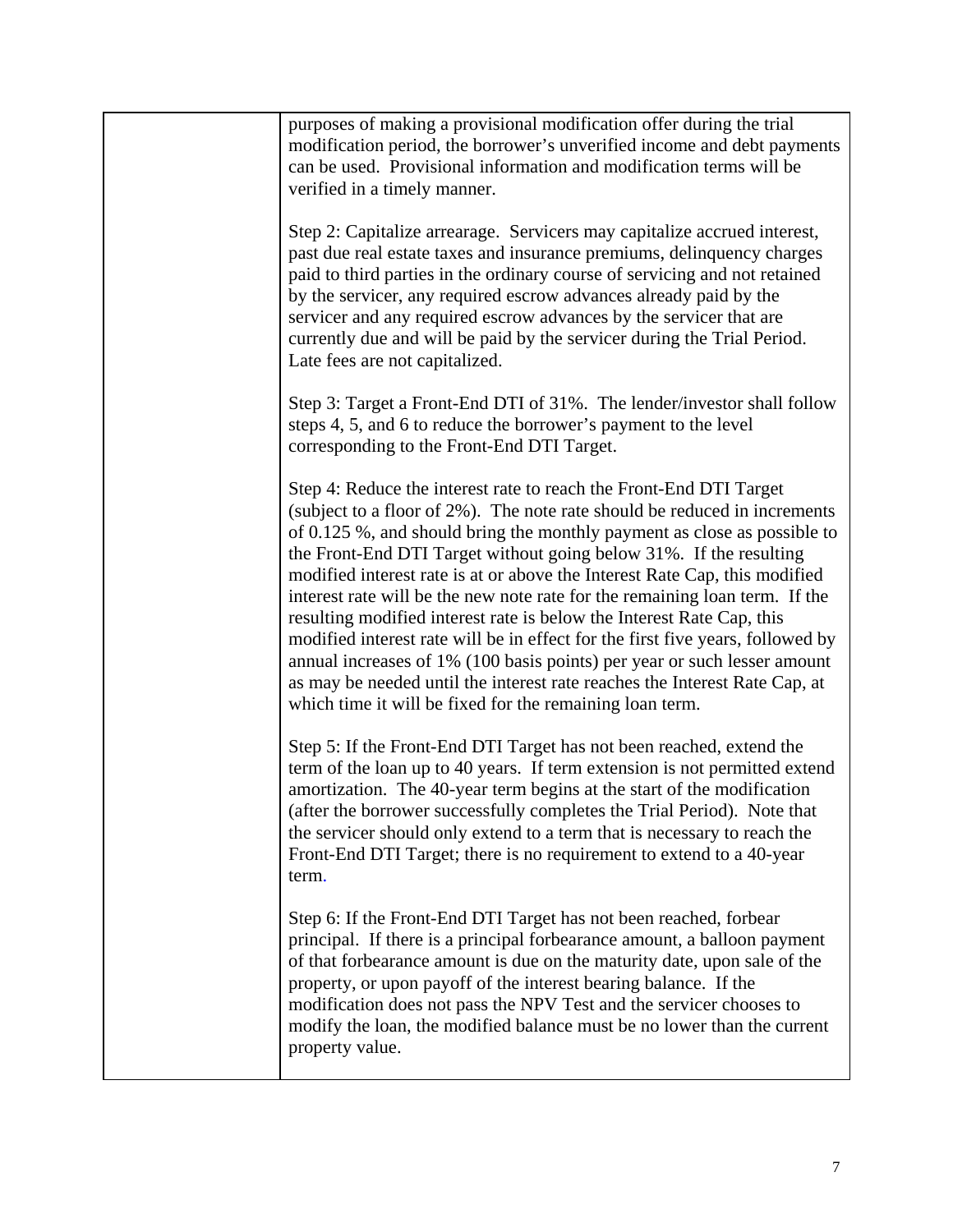| Principal<br><b>Reduction Option:</b> | There is no requirement to use principal reduction under the Home<br>Affordable Modification program; however, servicers may forgive<br>principal to achieve the Front-End DTI Target.                                                                                                                                                                                                                      |
|---------------------------------------|-------------------------------------------------------------------------------------------------------------------------------------------------------------------------------------------------------------------------------------------------------------------------------------------------------------------------------------------------------------------------------------------------------------|
|                                       | Principal forgiveness can be used on a standalone basis or before any step<br>in the Standard Waterfall process. If principal forgiveness is used,<br>subsequent steps in the Standard Waterfall may not be skipped. If<br>principal is forgiven and the rate is not reduced, the rate will be frozen at<br>its existing level and treated as a modified rate for the purposes of the<br>Interest Rate Cap. |
|                                       | In the event of principal forgiveness, the Payment Reduction Cost Share<br>continues to be based on the change in the borrower's monthly payment<br>from 38% to 31% Front-End DTI ratio and is limited to five years.                                                                                                                                                                                       |

## **Modification Terms**

| <b>Interest Rate Floor:</b> | The Interest Rate Floor for modified loans is 2%.                                                                                                                                                                                                                                                                                                     |
|-----------------------------|-------------------------------------------------------------------------------------------------------------------------------------------------------------------------------------------------------------------------------------------------------------------------------------------------------------------------------------------------------|
| <b>Interest Rate Cap:</b>   | The modified interest rate must remain in place for five years, after which<br>time the interest rate will be gradually increased 1% (100 basis points)<br>per year or such lesser amount as may be needed until it reaches the<br>Interest Rate Cap.                                                                                                 |
|                             | The Interest Rate Cap for the modified loan is the lesser of (i) the fully<br>indexed and fully amortizing original contractual rate or (ii) the Freddie<br>Mac Primary Mortgage Market Survey rate for 30-year fixed rate<br>conforming mortgage loans, rounded to the nearest 0.125%, as of the date<br>that the modification document is prepared. |
|                             | If the modified rate exceeds the Freddie Mac Primary Mortgage Market<br>Survey rate in effect on the date the modification document is prepared,<br>the modified rate will be the new note rate for the remaining loan term.                                                                                                                          |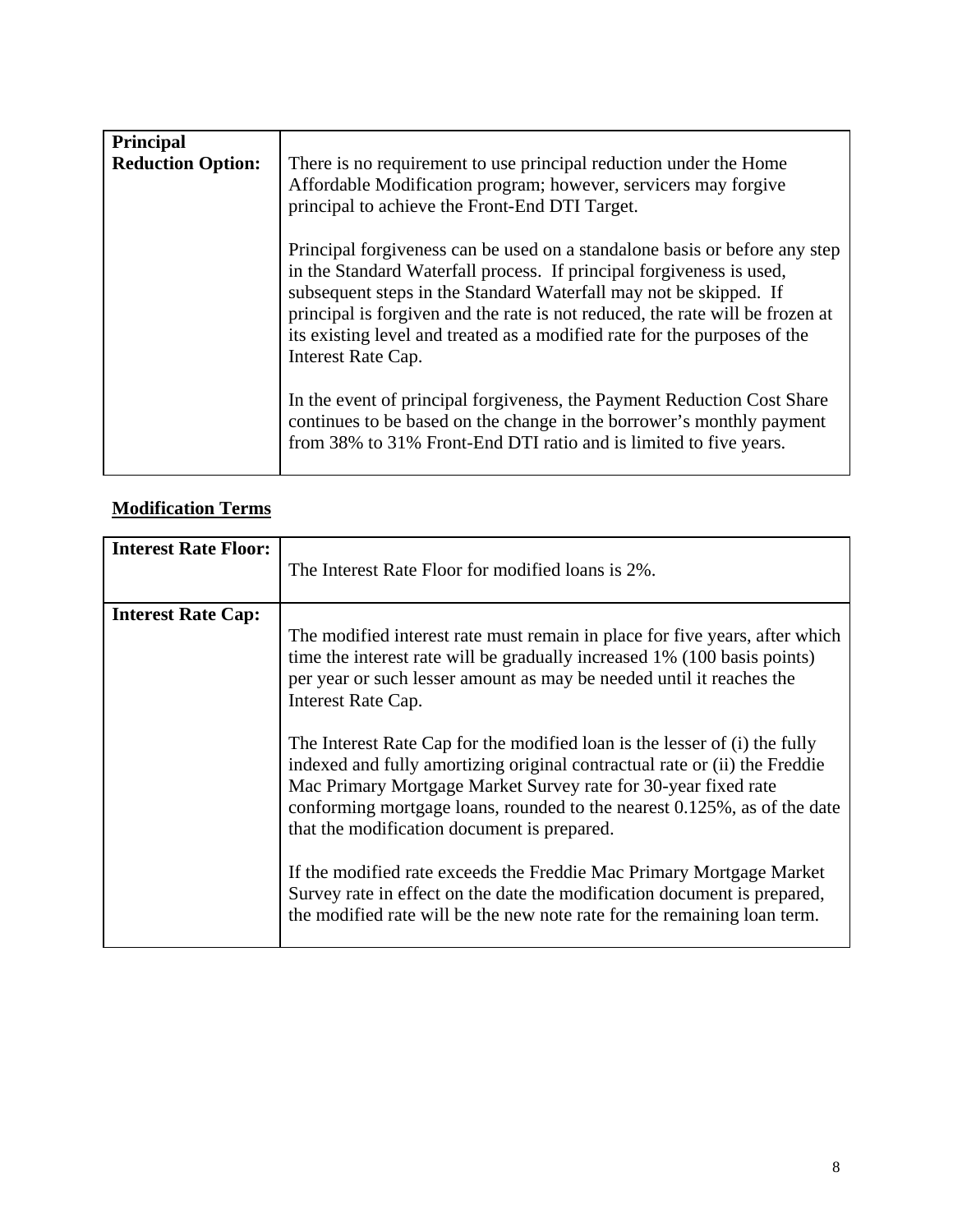| <b>Principal</b><br><b>Forbearance:</b> | No interest will accrue on the forbearance amount.<br>If the option to forebear principal is selected, the servicer shall forbear on<br>collecting the deferred portion of the Capitalized Balance until the<br>earliest of (i) the maturity of the modified loan, (ii) a sale of the property,<br>or (iii) a pay-off or refinancing of the loan.                                                                                    |
|-----------------------------------------|--------------------------------------------------------------------------------------------------------------------------------------------------------------------------------------------------------------------------------------------------------------------------------------------------------------------------------------------------------------------------------------------------------------------------------------|
| <b>Redefaulting</b><br>Loans:           | A loan will be considered to have redefaulted when the borrower reaches<br>a 90-day delinquency status under the MBA delinquency calculation.<br>Redefaulting Loans will be terminated from the program, and no further<br>payments of any kind will be made to the lender/investor, servicer, or<br>borrower. Redefaulting Loans should be considered for other loss<br>mitigation programs prior to being referred to foreclosure. |

# **Approval Conditions**

| <b>Trial Period</b><br><b>Required:</b> | Successful completion of the trial modification period and entry into<br>program agreements between the servicer and Treasury's financial agent<br>are prerequisites for any payments to the lender/investor, servicer, or<br>borrower.                                                                                                                                                                                                                                         |
|-----------------------------------------|---------------------------------------------------------------------------------------------------------------------------------------------------------------------------------------------------------------------------------------------------------------------------------------------------------------------------------------------------------------------------------------------------------------------------------------------------------------------------------|
|                                         | Modification is effective the first calendar month following the<br>successful completion of the Trial Period. Successful completion means<br>that the borrower is current (under the MBA delinquency calculation) at<br>the end of the Trial Period.                                                                                                                                                                                                                           |
|                                         | Borrowers in foreclosure restart states will be considered to have failed<br>the Trial Period if they are not current at the time the foreclosure sale is<br>scheduled.                                                                                                                                                                                                                                                                                                         |
|                                         | No payments under the program to the lender/investor, servicer, or<br>borrower will be made during the Trial Period. No payments under the<br>program to the lender/investor, servicer, or borrower will be made if the<br>Trial Period is not completed successfully. No payments under the<br>program to the lender/investor, servicer, or borrower will be made unless<br>and until the servicer has entered into the program agreements with<br>Treasury's financial agent. |
| <b>Length of Trial</b><br>Period:       | The Trial Period will last 90 days (three payments at modified terms) or<br>longer if necessary to comply with investor contractual obligations. The                                                                                                                                                                                                                                                                                                                            |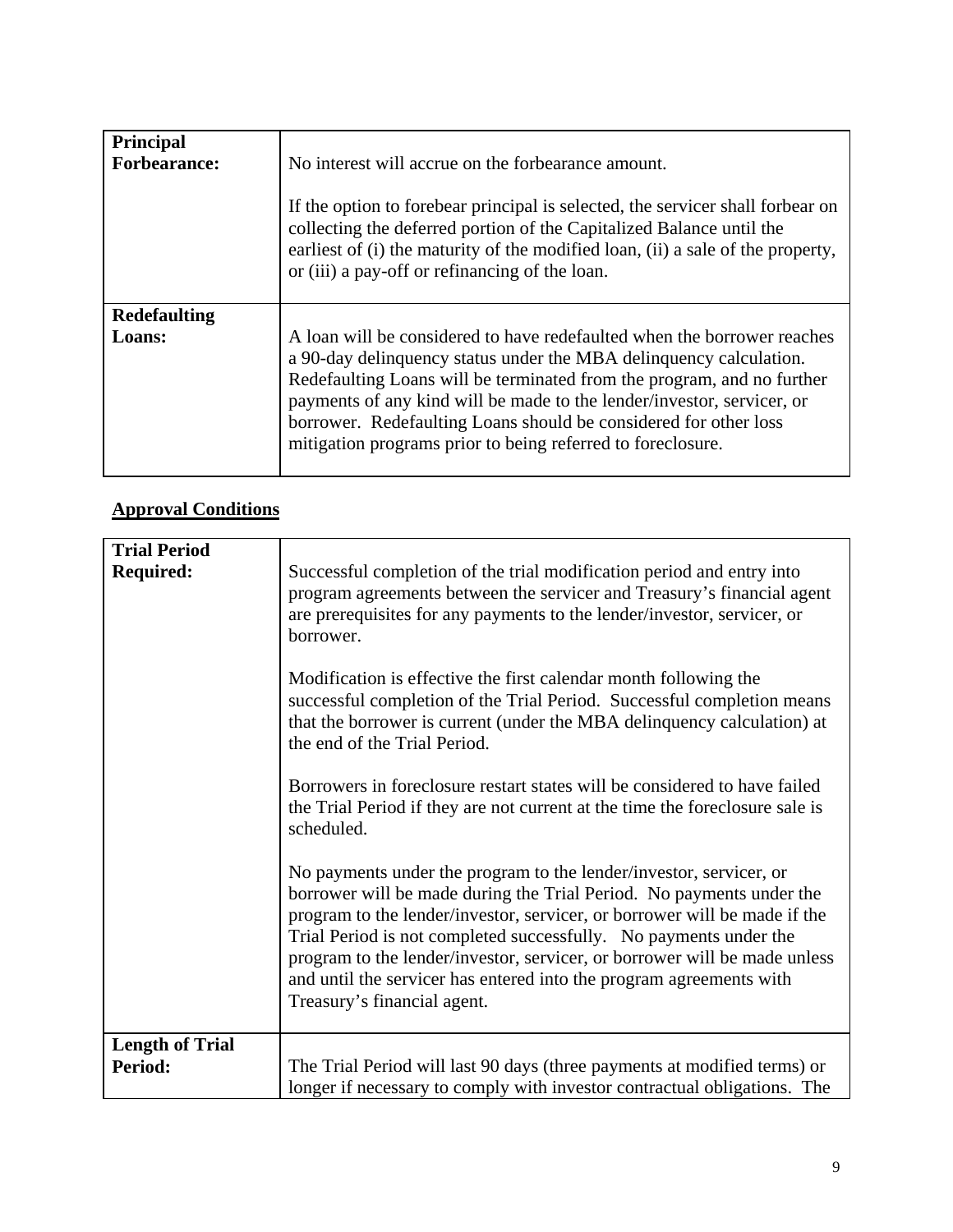|                                           | borrower must be current at the end of the Trial Period to obtain a Home<br>Affordable Modification.                                                                                                                                                                                                                                                                                                                                                                                                                                     |
|-------------------------------------------|------------------------------------------------------------------------------------------------------------------------------------------------------------------------------------------------------------------------------------------------------------------------------------------------------------------------------------------------------------------------------------------------------------------------------------------------------------------------------------------------------------------------------------------|
| <b>Escrows:</b>                           | Servicers are required to escrow for modified borrowers' real estate taxes<br>and mortgage-related insurance payments immediately if they have the<br>capability of processing these payments or are already using a third-party<br>vendor for this purpose. Servicers who do not have this capacity must<br>implement an escrow process within six months of the program<br>agreement.                                                                                                                                                  |
| <b>Counseling</b><br><b>Requirements:</b> | For borrowers with a Back-End DTI of 55% or higher, the servicer must<br>inform the borrower of the availability and advantages of counseling and<br>provide a list of local HUD-approved counselors. The servicer must<br>provide the borrower with a letter stating that counseling is a requirement<br>of the modification terms. This letter may be required by counselors in<br>order to begin counseling. The modification will not take effect until the<br>borrower represents in writing that he or she will obtain counseling. |
| <b>Assumable:</b>                         | If the modified loan was assumable prior to modification, a Home<br>Affordable Modification cancels this feature.                                                                                                                                                                                                                                                                                                                                                                                                                        |

#### **Fees/Charges**

| <b>Modification Fees</b><br>and Charges to<br><b>Borrower:</b> | There are no modification fees or charges borne by the borrower.          |
|----------------------------------------------------------------|---------------------------------------------------------------------------|
| <b>Modification Fees</b>                                       | Modification fees and charges to the servicer will be reimbursable by the |
| and Charges                                                    | investor. These include notary fees, property valuation and other         |
| <b>Reimbursable by</b>                                         | required fees. Servicer reimbursement by the investor will take place     |
| <b>Investor:</b>                                               | within the normal process between the servicer and the investor.          |
| <b>Unpaid Late Fees</b>                                        | Unpaid late fees will be waived for the borrower. These include late fees |
| Waived:                                                        | prior to the start of the Trial Period and accrued during the period.     |
| <b>Credit Report:</b>                                          | The servicer will cover the cost of the credit report.                    |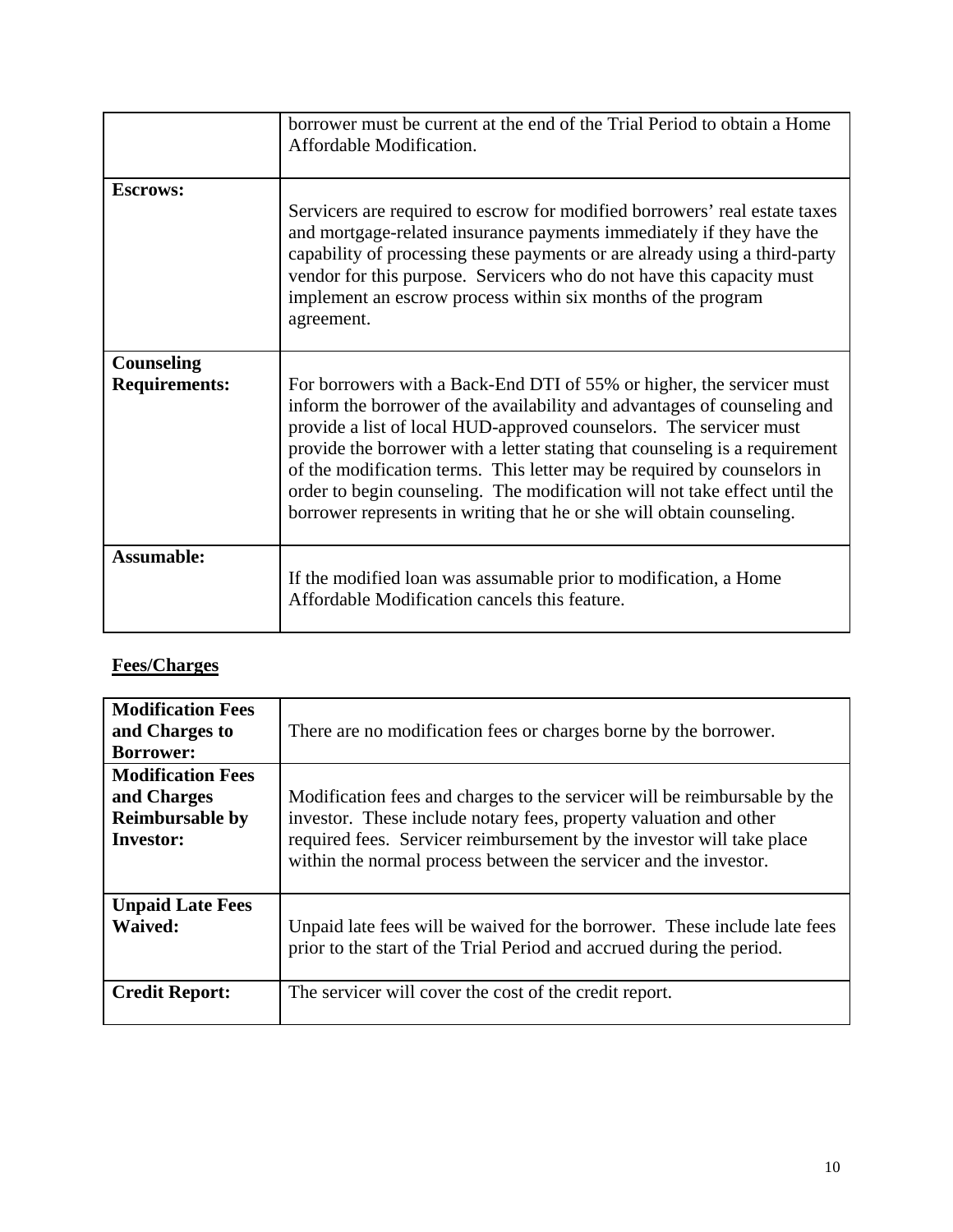### **Compensation**

| <b>Servicer</b><br><b>Compensation:</b>        | Compensation is provided to the servicer that performs the loss<br>mitigation or modification activities. Upon modification following<br>successful completion of the Trial Period, and contingent on signing the<br>program servicer agreement, the servicer will receive an incentive fee of<br>\$1,000 for each eligible modification meeting Home Affordable<br>Modification guidelines.                                                                                                                                                                                                                                                                                                                                                                                                                                                                                                                 |
|------------------------------------------------|--------------------------------------------------------------------------------------------------------------------------------------------------------------------------------------------------------------------------------------------------------------------------------------------------------------------------------------------------------------------------------------------------------------------------------------------------------------------------------------------------------------------------------------------------------------------------------------------------------------------------------------------------------------------------------------------------------------------------------------------------------------------------------------------------------------------------------------------------------------------------------------------------------------|
|                                                | Servicers will also receive Pay for Success fees – payable 12 months<br>from the effective date of the Trial Period as long as the borrower<br>continues in the program $-$ of up to \$1,000 each year for three years.<br>Servicers will no longer receive Pay for Success incentive payments for<br>Redefaulting Loans or for loans that have paid off subject to certain de<br>minimis constraints (discussed below).                                                                                                                                                                                                                                                                                                                                                                                                                                                                                     |
|                                                | For loans modified while still current under the MBA delinquency<br>calculation, the servicer will receive a Current Borrower One-Time<br>Incentive of \$500 following successful completion of the Trial Period.                                                                                                                                                                                                                                                                                                                                                                                                                                                                                                                                                                                                                                                                                            |
|                                                | Lenders that service their own loans are eligible for these incentives.<br>Throughout this document the term "servicer" means the party that is<br>responsible for performing the modification activities.                                                                                                                                                                                                                                                                                                                                                                                                                                                                                                                                                                                                                                                                                                   |
|                                                | Similar incentives will be paid for Hope for Homeowner refinances.                                                                                                                                                                                                                                                                                                                                                                                                                                                                                                                                                                                                                                                                                                                                                                                                                                           |
| <b>Borrower Cash</b><br><b>Contribution:</b>   | The investor may not require the borrower to contribute cash.                                                                                                                                                                                                                                                                                                                                                                                                                                                                                                                                                                                                                                                                                                                                                                                                                                                |
| <b>Lender/Investor</b><br><b>Compensation:</b> | Lenders/investors will be compensated only in the event that the Front-<br>End DTI Target or a lower Front-End DTI is achieved. Lenders/investors<br>will follow the Standard Waterfall specified above to reach a monthly<br>payment that satisfies the Front-End DTI Target. As described above,<br>Treasury will provide compensation based on one half of the dollar<br>difference between the monthly payment for a 31% Front-End DTI Ratio<br>and the lesser of (i) the monthly payment for a 38% Front-End DTI Ratio<br>or (ii) the borrower's current monthly payment. This compensation will<br>be provided for up to five years or until the loan is paid off.<br>Upon a modification becoming effective following successful completion<br>of the Trial Period by a borrower who was current prior to the start of the<br>Trial Period, lenders/investors will be paid a \$1,500 Current Borrower |
|                                                | One-Time Incentive, subject to certain de minimis constraints (discussed<br>below).                                                                                                                                                                                                                                                                                                                                                                                                                                                                                                                                                                                                                                                                                                                                                                                                                          |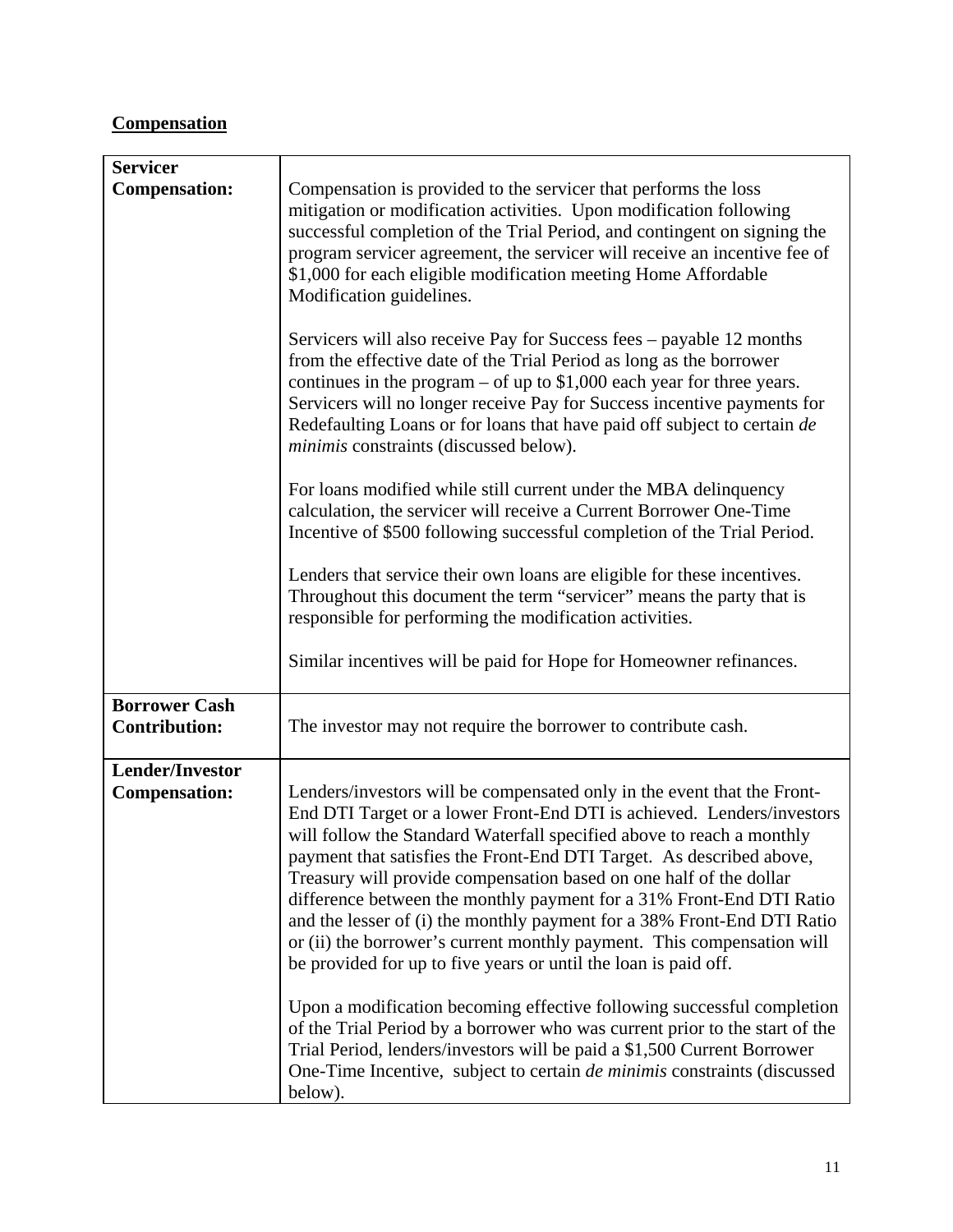|                                         | No monthly lender/investor payments will be made during the Trial<br>Period. Monthly lender/investor payments will begin after the Trial<br>Period is successfully completed, the servicer signs a service agreement<br>with Treasury, and formal modification begins. No monthly<br>lender/investor payments will be made if the Trial Period is not<br>completed successfully.                                                                                                                                                                                                                                                                                                                                                                                                                                                                                                                                                                                                                                                                                                                                                                                                                                                                                                                                                                                                                                                                        |
|-----------------------------------------|---------------------------------------------------------------------------------------------------------------------------------------------------------------------------------------------------------------------------------------------------------------------------------------------------------------------------------------------------------------------------------------------------------------------------------------------------------------------------------------------------------------------------------------------------------------------------------------------------------------------------------------------------------------------------------------------------------------------------------------------------------------------------------------------------------------------------------------------------------------------------------------------------------------------------------------------------------------------------------------------------------------------------------------------------------------------------------------------------------------------------------------------------------------------------------------------------------------------------------------------------------------------------------------------------------------------------------------------------------------------------------------------------------------------------------------------------------|
| <b>Borrower</b><br><b>Compensation:</b> | Borrowers will be eligible to accrue up to \$1,000 each year in Pay-for-<br>Performance Success Payments for up to five years, a total of up to<br>\$5,000 over five years, subject to certain <i>de minimis</i> constraints<br>(discussed below). Accruals are based on on-time payment performance.<br>The first annual principal balance reduction will be effective 12 months<br>after entering the Trial Period as long as the borrower is not terminated<br>from the program. In any given month, the borrower's mortgage<br>payment must be made on time, accounting for standard servicer grace<br>periods, in order to accrue the monthly Pay for Performance Success<br>Payment. The borrower will receive information on a monthly basis<br>regarding the accrual of these payments.<br>The payment will be directed to the servicer, who will reduce the<br>principal balance by the payment amount (but not by more than \$1,000)<br>per year) for five years if the borrower continues in the program.<br>Payments are to be applied directly and entirely to reduce the principal<br>balance, and any applicable prepayment penalties on partial principal<br>prepayment made by the government must be waived. The equivalent of<br>three months of Pay-for-Performance Success Payments will be made<br>upon successful completion of the Trial Period, contingent upon the<br>servicer signing a service agreement with the Treasury. |
|                                         | Borrowers who are terminated from the program lose their right to<br>outstanding accruals.                                                                                                                                                                                                                                                                                                                                                                                                                                                                                                                                                                                                                                                                                                                                                                                                                                                                                                                                                                                                                                                                                                                                                                                                                                                                                                                                                              |
| De Minimis<br><b>Constraint:</b>        | To qualify for servicer Pay for Success payments and borrower Pay for<br>Performance Success Payments, the modification must reduce the<br>monthly payment by a minimum of $6\%$ . The monthly payment is the<br>PITIA payment, as used in defining DTI, with the loan fully indexed and<br>fully amortized.<br>When paid, servicer annual Pay for Success payments and borrower Pay<br>for Performance Success Payments will be the lesser of (i) \$1,000 or (ii)<br>half the reduction in the borrower's annualized monthly payment.<br>The de minimis constraint does not apply to the up-front Servicer                                                                                                                                                                                                                                                                                                                                                                                                                                                                                                                                                                                                                                                                                                                                                                                                                                             |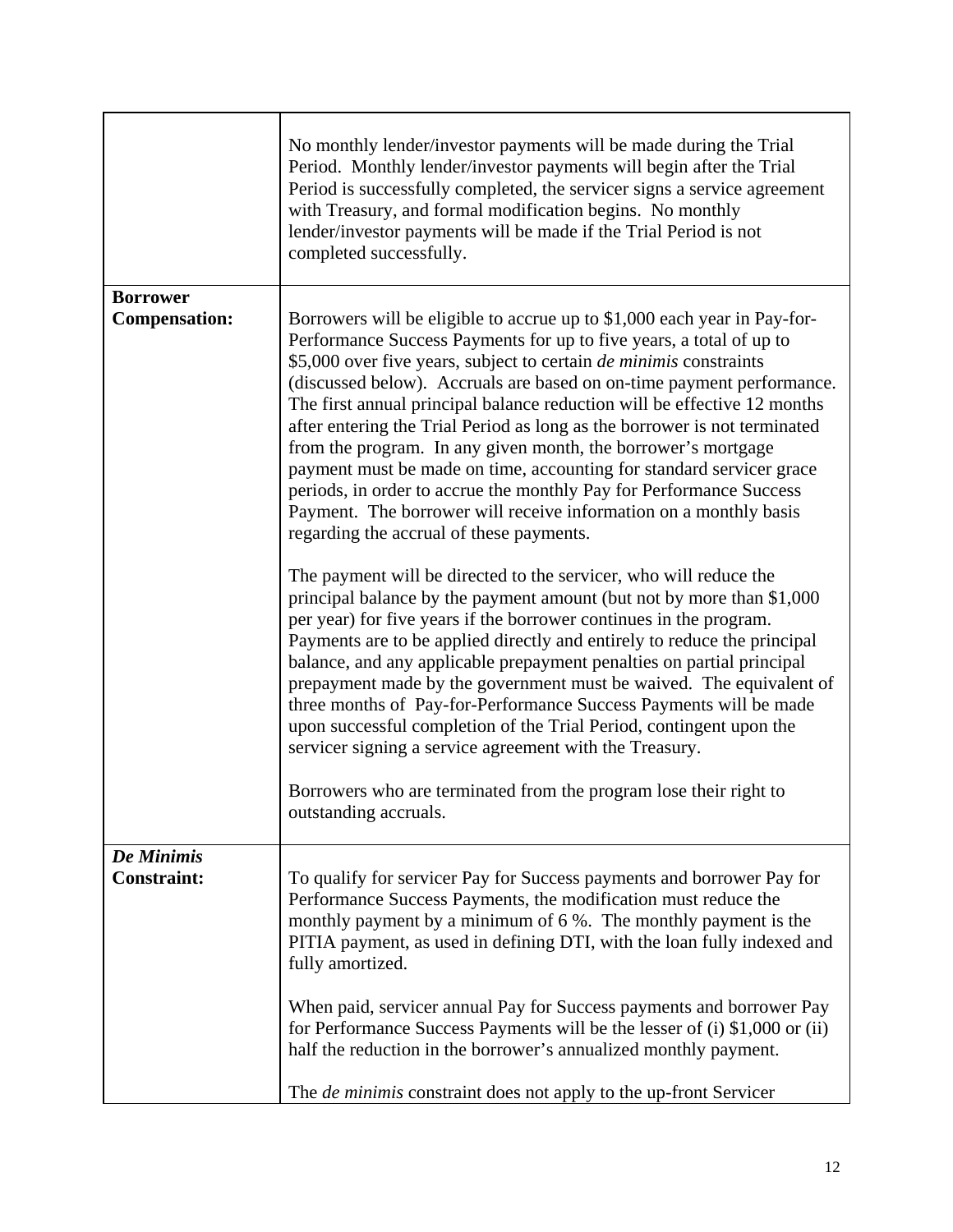| Incentive Payment, the Payment Reduction Cost Share, or the Home<br><b>Price Depreciation Reserve Payment.</b> |  |
|----------------------------------------------------------------------------------------------------------------|--|
|----------------------------------------------------------------------------------------------------------------|--|

## **Consumer Protection**

| <b>Disclosure</b>                                            | When promoting or describing loan modifications, servicers should<br>provide borrowers with information designed to help them understand the<br>modification terms that are being offered and the modification process.<br>Servicers also must provide borrowers with clear and understandable<br>written information about the material terms, costs, and risks of the<br>modified mortgage loan in a timely manner to enable borrowers to make<br>informed decisions.                                                                                                                                                                               |
|--------------------------------------------------------------|-------------------------------------------------------------------------------------------------------------------------------------------------------------------------------------------------------------------------------------------------------------------------------------------------------------------------------------------------------------------------------------------------------------------------------------------------------------------------------------------------------------------------------------------------------------------------------------------------------------------------------------------------------|
| <b>Fair Lending</b>                                          | Servicers' modifications under this program must comply with the Equal<br>Credit Opportunity Act and the Fair Housing Act, which prohibit<br>discrimination on a prohibited basis in connection with mortgage<br>transactions. Loan modification programs are subject to the fair lending<br>laws, and servicers and lenders should ensure that they do not treat a<br>borrower less favorably than other borrowers on grounds such as race,<br>religion, national origin, sex, marital or familial status, age, handicap, or<br>receipt of public assistance income in connection with any loan<br>modification. These laws also prohibit redlining. |
| <b>Consumer</b><br><b>Inquiries and</b><br><b>Complaints</b> | Servicers should have procedures and systems in place to be able to<br>respond to inquiries and complaints relating to loan modifications.<br>Servicers should ensure that such inquiries and complaints are provided<br>fair consideration, and timely and appropriate responses and resolution.                                                                                                                                                                                                                                                                                                                                                     |

## **Monitoring**

| <b>Documentation:</b> | Servicers will be required to maintain records of key data points for<br>verification/compliance reviews. These documents may include, but are<br>not limited to, borrower eligibility and qualification, underwriting<br>criteria, and incentive payments. These documents also include a<br>hardship affidavit, which every borrower is required to execute. |
|-----------------------|----------------------------------------------------------------------------------------------------------------------------------------------------------------------------------------------------------------------------------------------------------------------------------------------------------------------------------------------------------------|
|                       | Borrowers will be required to provide declarations under penalty of<br>perjury attesting to the truth of the information that they have provided to<br>the servicer to allow the servicer to determine the borrower's eligibility<br>for entry into the Home Affordable Modification Program.                                                                  |

L,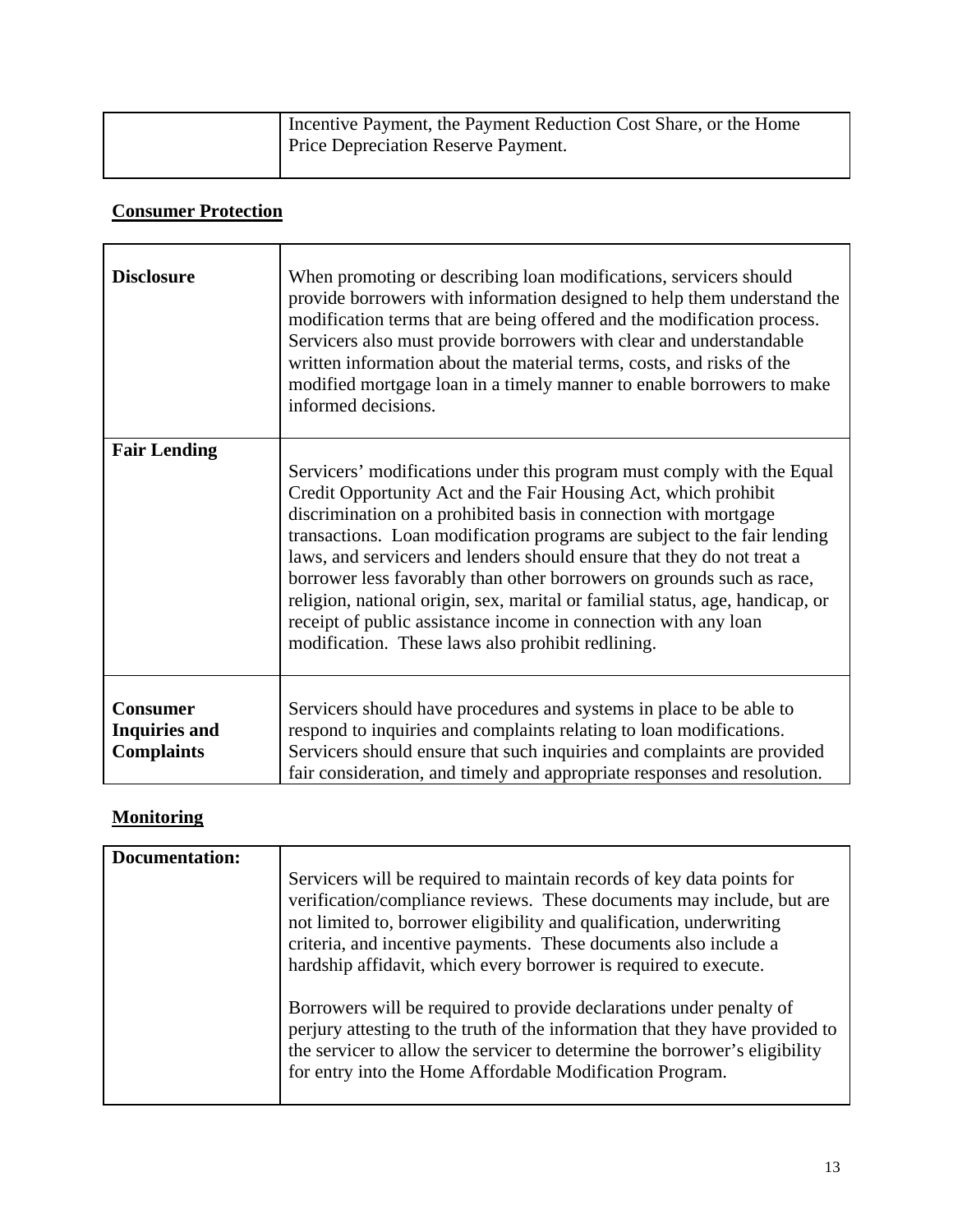|                                       | Detailed guidance on data requirements will be released separately.                                                                                                                                                                                                                                                                                                                                                                                                                                                                                                                                                                                                                                                                                                                                                                                                                                                        |
|---------------------------------------|----------------------------------------------------------------------------------------------------------------------------------------------------------------------------------------------------------------------------------------------------------------------------------------------------------------------------------------------------------------------------------------------------------------------------------------------------------------------------------------------------------------------------------------------------------------------------------------------------------------------------------------------------------------------------------------------------------------------------------------------------------------------------------------------------------------------------------------------------------------------------------------------------------------------------|
| <b>Anti-Fraud</b><br><b>Measures:</b> | Measures to prevent and detect fraud, such as documentation and audit<br>requirements, will be described in the servicer guidelines and the<br>program guidelines in the financial agency agreements with Fannie Mae<br>and Freddie Mac. Additional fraud protection measures will be<br>announced by Treasury.                                                                                                                                                                                                                                                                                                                                                                                                                                                                                                                                                                                                            |
|                                       | Participating servicers and lenders/investors are not required to modify<br>the loan if there is reasonable evidence indicating the borrower submitted<br>false or misleading information or otherwise engaged in fraud in<br>connection with the modification. Servicers should employ reasonable<br>policies and/or procedures to identify fraud in the modification process.                                                                                                                                                                                                                                                                                                                                                                                                                                                                                                                                            |
| <b>Data Collection:</b>               | Servicers will be required to collect and transmit borrower and property<br>data in order to ensure compliance with the program as well as to<br>measure its effectiveness. Data elements may include data needed to<br>perform underwriting analysis, loan modification and waterfall analysis,<br>and modification terms. In addition, borrower profiles and property level<br>information may be included. Detailed guidance on data requirements<br>will be released separately.                                                                                                                                                                                                                                                                                                                                                                                                                                       |
| <b>Accounting and</b><br>Legal:       | The provisions of the Program should not be construed to override, void<br>or in any way modify the responsibility of the management of lenders<br>and servicers for preparing financial statements and regulatory reports in<br>accordance with all applicable generally accepted accounting principles,<br>including standards such as Statement of Financial Accounting Standards<br>(SFAS) No. 15, Accounting by Debtors and Creditors for Troubled Debt<br>Restructurings, SFAS No. 114, Accounting by Creditors for Impairment<br>of a Loan, SFAS No. 133, Accounting for Derivative Instruments and<br>Hedging Activities, SFAS No. 140, Accounting for Transfers and<br>Servicing of Financial Assets and Extinguishments of Liabilities, and<br>AICPA Statement of Position 03-3, Accounting for Certain Loans or<br>Debt Securities Acquired in a Transfer, and their related amendments and<br>interpretations. |

## **Other Program Features**

| <b>Home Price</b>   |                                                                       |
|---------------------|-----------------------------------------------------------------------|
| <b>Depreciation</b> | To encourage lenders/investors to modify more mortgages, compensation |
| <b>Payments:</b>    | will be provided to partially offset probable losses from home price  |
|                     | declines. This will be structured as a simple cash payment on each    |
|                     | modified loan while the loan remains active in the program.           |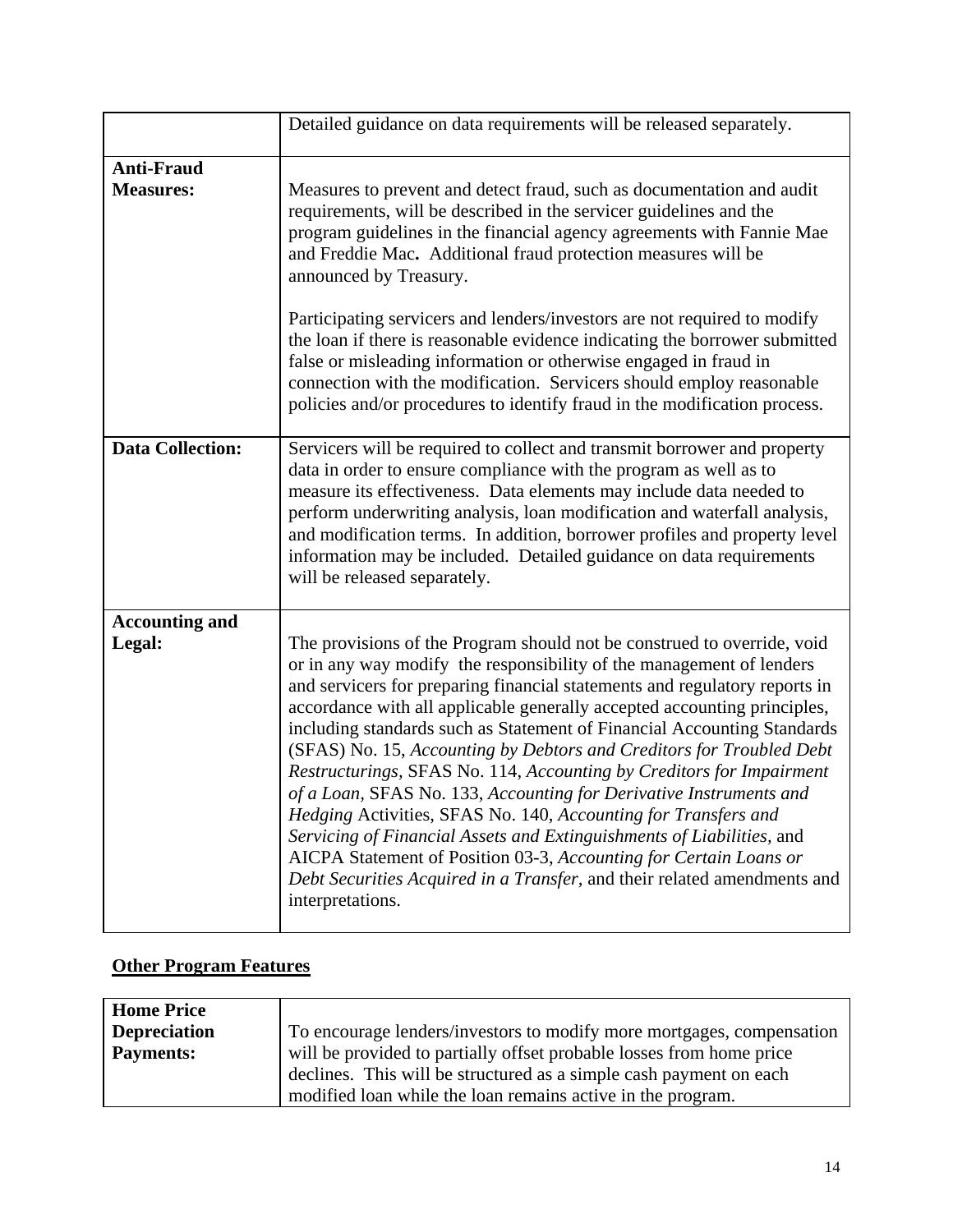| <b>Payments for Short</b><br><b>Sales and Deeds-in-</b><br>Lieu: | Compensation will be provided to servicers and borrowers in order to<br>facilitate short sales or deeds-in-lieu in those cases in which borrowers<br>either fail the net present value (NPV) test (described below) or fail to<br>qualify for, or default under, the modification program. |
|------------------------------------------------------------------|--------------------------------------------------------------------------------------------------------------------------------------------------------------------------------------------------------------------------------------------------------------------------------------------|
| <b>Second Lien</b><br><b>Elimination</b><br><b>Payments:</b>     | To reduce the borrower's overall indebtedness and improve loan<br>performance, additional incentives will be provided to extinguish junior<br>liens on homes with first-lien loans that are modified under the program.                                                                    |
| <b>Government Loan</b><br><b>Programs:</b>                       | FHA, VA and rural housing loans will be addressed through standalone<br>modification programs run by those agencies. FHA's Hope for<br>Homeowners refinancing program will also be included in a parallel<br>incentive program.                                                            |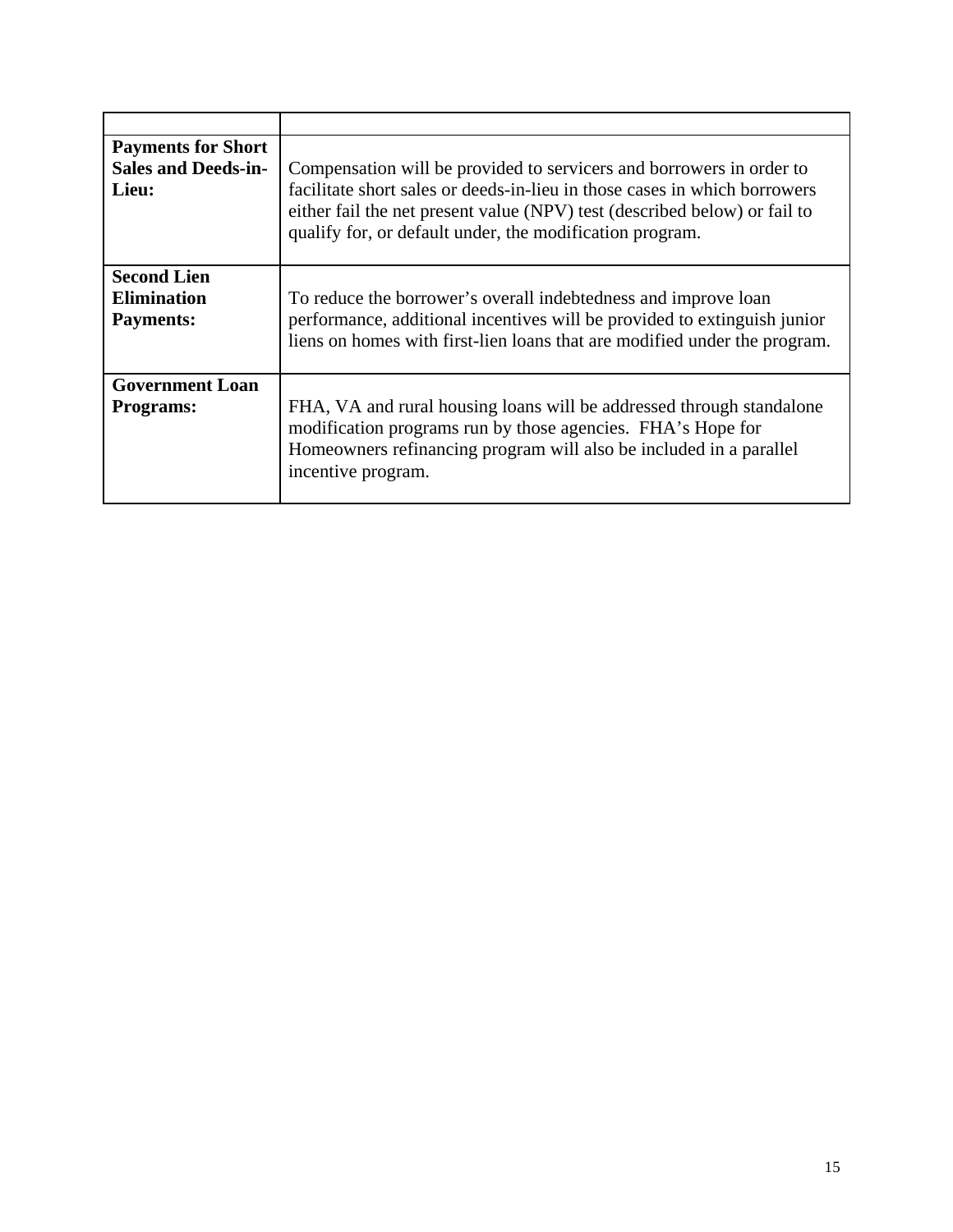# **Net Present Value Model Parameters**

| <b>NPV Test:</b>                               | An NPV Test will be required on each loan that is in Imminent Default or<br>is at least 60 days delinquent under the MBA delinquency calculation.<br>This NPV test will compare the net present value (NPV) of cash flows<br>expected from a modification to the net present value of cash flows<br>expected in the absence of modification. If the NPV of the modification<br>scenario is greater, the NPV result is deemed positive, and the servicer<br>must modify the loan (absent fraud, etc.) However, an "NPV positive"<br>result is not necessary to qualify a loan for a Home Affordable<br>Modification and the associated lender/investor, servicer, and borrower<br>payments. |
|------------------------------------------------|--------------------------------------------------------------------------------------------------------------------------------------------------------------------------------------------------------------------------------------------------------------------------------------------------------------------------------------------------------------------------------------------------------------------------------------------------------------------------------------------------------------------------------------------------------------------------------------------------------------------------------------------------------------------------------------------|
| <b>Standard NPV</b><br><b>Model:</b>           | To provide a consistent and industry-wide approach to the required NPV<br>Tests, Treasury will set forth a Standard NPV Model with parameters<br>specified below. Complete details on each component outlined below are<br>forthcoming.                                                                                                                                                                                                                                                                                                                                                                                                                                                    |
| <b>Discount Rate:</b>                          | The program allows the servicer to choose the Discount Rate to use in the<br>NPV Model, subject to a program-determined ceiling that will be<br>sensitive to the market-determined cost of funds. The ceiling on the<br>allowable Discount Rate for the NPV Test is the Freddie Mac Primary<br>Mortgage Market Survey rate (PMMS), plus a spread of 2.5 percentage<br>points. The PMMS is the conventional mortgage rate published in the<br>Federal Reserve's H.15 bulletin.                                                                                                                                                                                                              |
|                                                | The servicer may choose a different Discount Rate for loans in portfolio<br>versus loans in investor pools, but may not otherwise apply different rates<br>to different loans in the servicing book. For example, it may choose to<br>use a Discount Rate equal to the PMMS $+ 2.0$ percent for its investor<br>pools and a Discount Rate equal to the PMMS for its loans in portfolio.                                                                                                                                                                                                                                                                                                    |
| <b>Cure Rate and</b><br><b>Redefault Rate:</b> | The Cure Rates and Redefault Rates will be obtained from a default<br>equation with parameters based on GSE analytics and program portfolio<br>data except where servicers use custom parameters (see below).<br>Treasury, in consultation with an inter-agency team of government<br>officials, will update these tables periodically based on incoming data.                                                                                                                                                                                                                                                                                                                             |
| <b>Property Value:</b>                         | Property value will be determined in accordance with the Guidelines.                                                                                                                                                                                                                                                                                                                                                                                                                                                                                                                                                                                                                       |